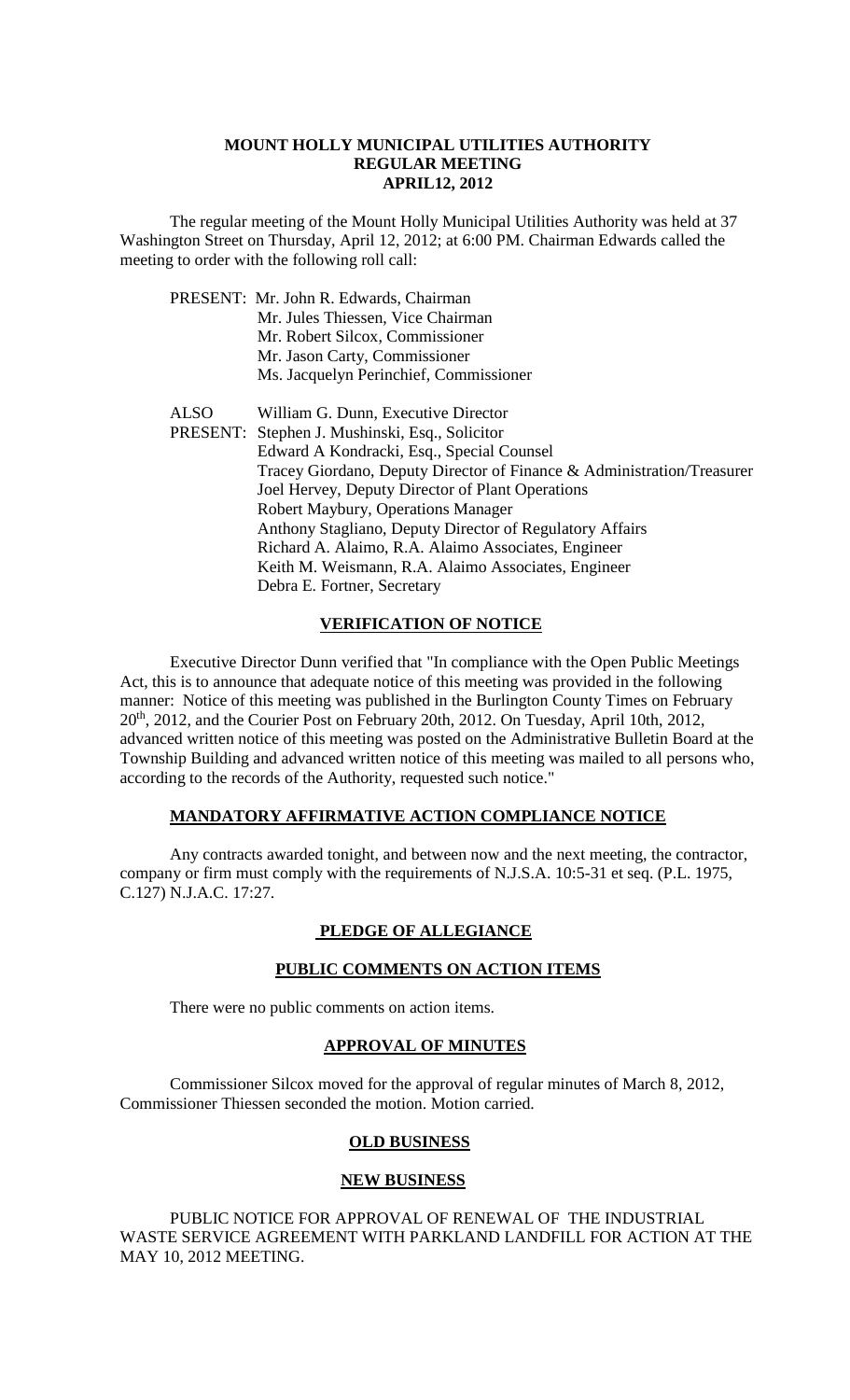#### **RESOLUTION 2012-22**

#### **A RESOLUTION OF THE MOUNT HOLLY MUNICIPAL UTILITIES AUTHORITY AUTHORIZING THE SALE OF SURPLUS PERSONAL PROPERTY NO LONGER NEEDED FOR PUBLIC USE THROUGH AN ONLINE AUCTION**

Executive Director Dunn reported all the items from the first sale were paid for as of April  $11<sup>th</sup>$ ; the Authority made approximately \$3,600.00.

Commissioner Silcox moved for the approval of Resolution 2012-22. Commissioner Thiessen seconded the motion. At the call of the roll, the vote was:

AYES: Commissioner Carty, Commissioner Perinchief, Commissioner Silcox, Commissioner Thiessen, Chairman Edwards

NAYS:

#### **RESOLUTION 2012-23**

#### **A RESOLUTION OF THE MOUNT HOLLY MUNICIPAL UTILITIES AUTHORITY AUTHORIZING A SHARED SERVICES AGREEMENT WITH THE MOUNT HOLLY TOWNSHIP FOR PAYROLL SERVICES**

Commissioner Thiessen asked if this agreement is the same as it was in 2011. Deputy Director of Finance and Administration, Giordano, confirmed that it is.

Commissioner Silcox asked if the work involved with the Township's payroll has gotten better. Ms. Giordano reported for the most part it has.

Commissioner Silcox moved for the approval of Resolution 2012-23. Commissioner Thiessen seconded the motion. At the call of the roll, the vote was:

AYES: Commissioner Carty, Commissioner Perinchief, Commissioner Silcox, Commissioner Thiessen, Chairman Edwards

NAYS:

#### **RESOLUTION 2012-24**

#### **A RESOLUTION OF THE MOUNT HOLLY MUNICIPAL UTILITIES AUTHORITY APPROVING MODIFICATIONS TO THE EMPLOYMENT PRACTICES LIABILITY AND PERSONNEL MANUAL**

Solicitor Mushinski asked that this resolution be tabled until the May 10, 2012, Board Meeting since it has been decided further revisions are necessary. Solicitor Mushinski stated the changes will be highlighted.

Commissioner Silcox moved to table Resolution 2012-214. Commissioner Thiessen seconded the motion.

#### **RESOLUTION 2012-25**

## **A RESOLUTION APPROVING THE OPERATING EXPENSES FOR THE MONTH OF MARCH 2012**

Commissioner Carty asked what the expense for travel meetings and seminars was for. Deputy Director of Finance and Administration stated it was for plant staff to get their licenses renewed in Eatontown NJ.

Commissioner Silcox moved for the approval of Resolution 2012-25. Commissioner Perinchief seconded the motion. At the call of the roll, the vote was:

 AYES: Commissioner Perinchief, Commissioner Silcox, Commissioner Thiessen, Chairman Edwards

NAYS: Commissioner Carty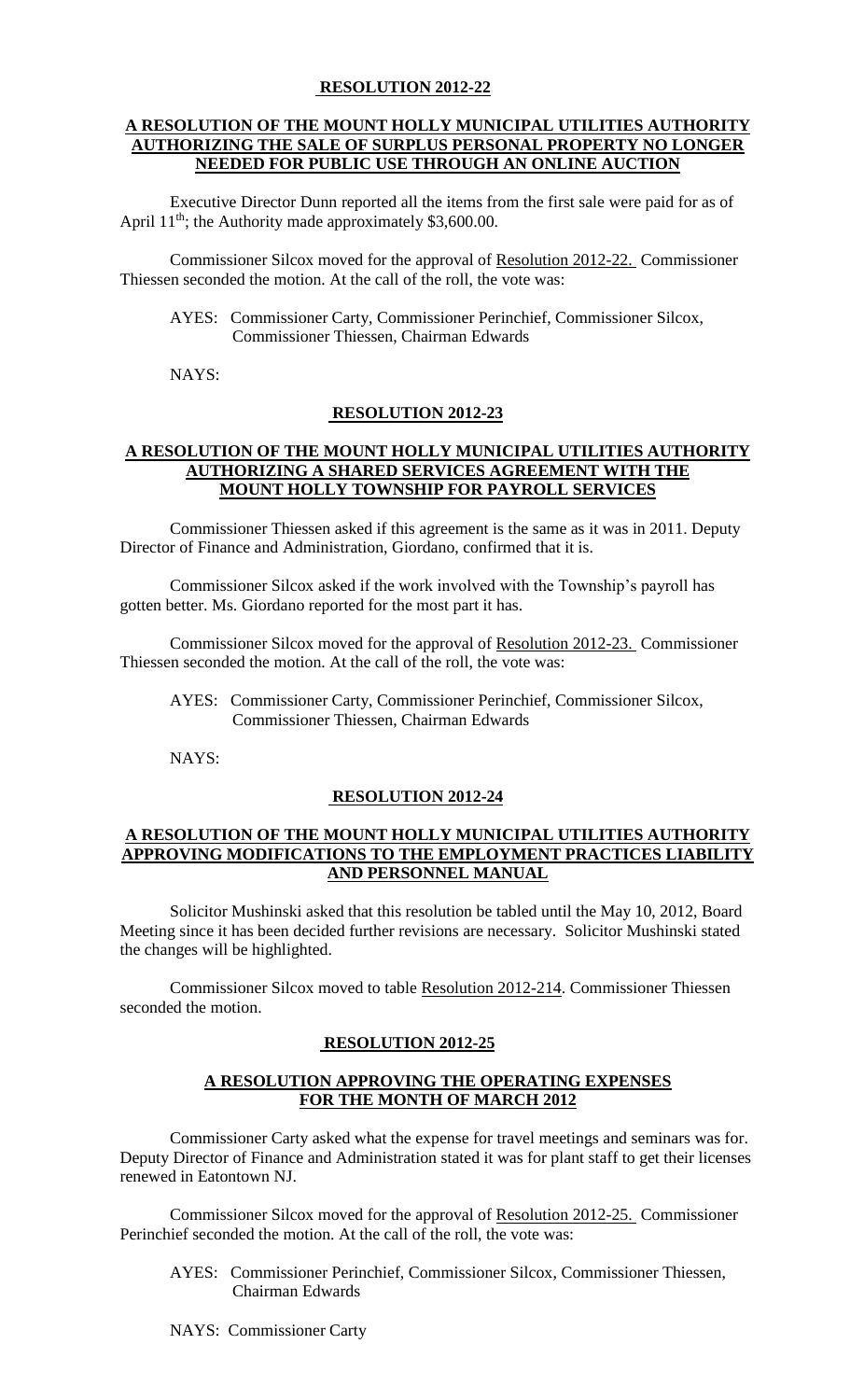#### **RESOLUTION 2012-25A**

#### **A RESOLUTION APPROVING SEWER REFUND EXPENDITURES FOR THE MONTH OF MARCH 2012**

Commissioner Thiessen moved for the approval of Resolution 2012-25A. Chairman Silcox seconded the motion. At the call of the roll, the vote was:

AYES: Commissioner Carty, Commissioner Perinchief, Commissioner Silcox, Commissioner Thiessen, Chairman Edwards.

NAYS:

## **RESOLUTION 2012-26**

## **A RESOLUTION APPROVING THE EXPENDITURES FOR THE MONTH OF MARCH 2012 FROM THE IMPROVEMENT AND REPLACEMENT FUND**

Commissioner Carty asked about the emergency appropriation that was in his packet. Executive Director Dunn explained a sewer pipe on Pine Street in Mount Holly had become an issue as a result of movement and aging. As a safety measure, the pipe was lined with rigid material.

Commissioner Silcox moved for the approval of Resolution 2012-26. Commissioner Thiessen seconded the motion. At the call of the roll, the vote was:

AYES: Commissioner Carty, Commissioner Perinchief, Commissioner Silcox, Commissioner Thiessen, Chairman Edwards

## **COMMUNICATIONS**

Executive Director Dunn reported he has been communicating with Hovnavian Developers who are requesting their bond to be released for a project in Hainesport. Currently there are still some loose ends to tie up.

Executive Director Dunn has also been in discussions with Lockheed Martin regarding their project in Moorestown, attempting to settle their connection fee before June of 2012 when the fees will likely raise. Executive Director Dunn stated he has been told by the developers that as a defense organization, the Navy technically does not have to pay a connection fee. Special Counsel Kondracki stated Lockheed Martin is the owner of the property and a private contractor for the Navy. However, there is no exception for the Navy exempting them from connection fees anyway.

## **MATTERS TO BE PRESENTED BY THE PUBLIC**

There were no matters to be presented by the public.

## **REPORT OF THE EXECUTIVE DIRECTOR**

Executive Director Dunn reported he has been in discussions with the developers of the Risdon Street project in Mount Holly.

# **REPORT OF THE ENGINEER**

The report of the Engineer was received.

Commissioner Carty noted the solar panels were delivered and asked if there was a projected start date. Executive Director Dunn reported work is expected to begin in July and take approximately four months.

# **REPORT OF THE DEPUTY DIRECTOR FOR PLANT OPERATIONS**

The Report of the Deputy Director of Plant Operations was received.